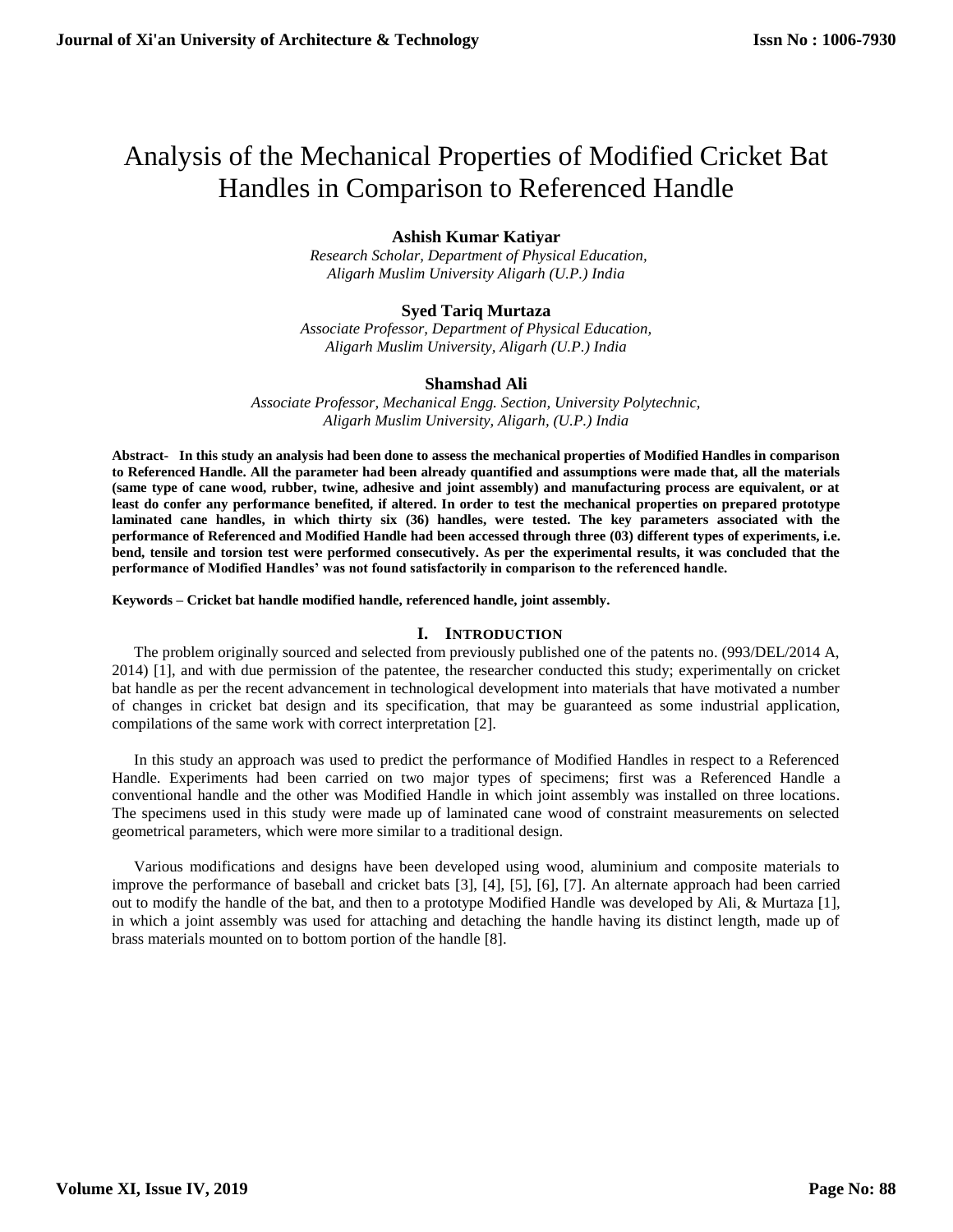Now a days, any equipment which comes out, and permitted to use into the games fairly, is often available after or with a lab test that simulate game conditions and incorporate the use of two objects; the object being evaluated and the object that it impacts in the course of its use. Aiming to that this work provides a working framework and to further improve upon and modify into the invention this work had been carried out.

And, the sole intension of conducting this type of work was to test the invention [1], technically and experimentally to make this invention industrially applicable and to ensure that the design and its implementation is in line with the international manufacturing standards of Cricket bats as well as conforming the rules of the sport. In order to make wide use of this invention as per the new Law 5 of MCC, 2017 [9], various tests were carried out on the innovative bat in the light of the MCC laws to reach a conclusion whether the design and the properties of the said bat handle confirm the rules of MCC or not.

#### **II. METHODOLOGY AND PROCEDURES**

In this study, various types of materials and methods were employed for the designing, production and manufacturing of the required specimen in which Referenced Handle and Joint Assembly and Parts thereof for Modified Handle. Various methods were used to test the prototypes have either been designed and/or purchased to meet as per the requirements of this study.

**2.1 Handle models and Materials:** A referenced handle had been constructed and produced having constraint measurements as per selected geometrical parameters, which was more similar to a traditional design made up of laminated cane wood [10], [11].

**2.2 Selection of Sample Size for each type of Handles:** All together total thirty six (36) handles was used, out of that nine (09) were referenced handle in which a set of three (03) handles were used for each type of mechanical test. And, rest of twenty seven (27) were modified handles in which a set of three (03) handles each a joint assembly was installed on to three (03) different locations, were also tested on each type of mechanical test [12], [13].

**2.3 Preparation of Specimens:** The dimensions of the specimens were kept constraint before performing the test [11]. All the specimens were prepared in a manner that the procedure does not harm the specimen's characteristics, and the specimen does not lose its originality, acts accordingly as it works, and looks in the normal shape and size. In order to test the mechanical properties on laminated cane handle; four major types of handles were produced [12], [13].

### **1) Referenced Handle**

i) Handle as shown in fig. 1(a) has a more usual referenced handle, particularly used into cricket bat.

#### **2) Modified Handle**

- ii) In Handle as shown in fig. 1(b), the assembly was located on to top part of handle,
- iii) In Handle as shown in fig. 1 (c), the assembly was located on to middle part of handle and
- iv) In Handle as shown in fig. 1(d), the assembly was located on to bottom part of handle part.



Therefore, all the parameter quantified and assumptions were made that, all the materials (same type of cane wood, rubber, twine, adhesive and joint assembly) and manufacturing process are equivalent.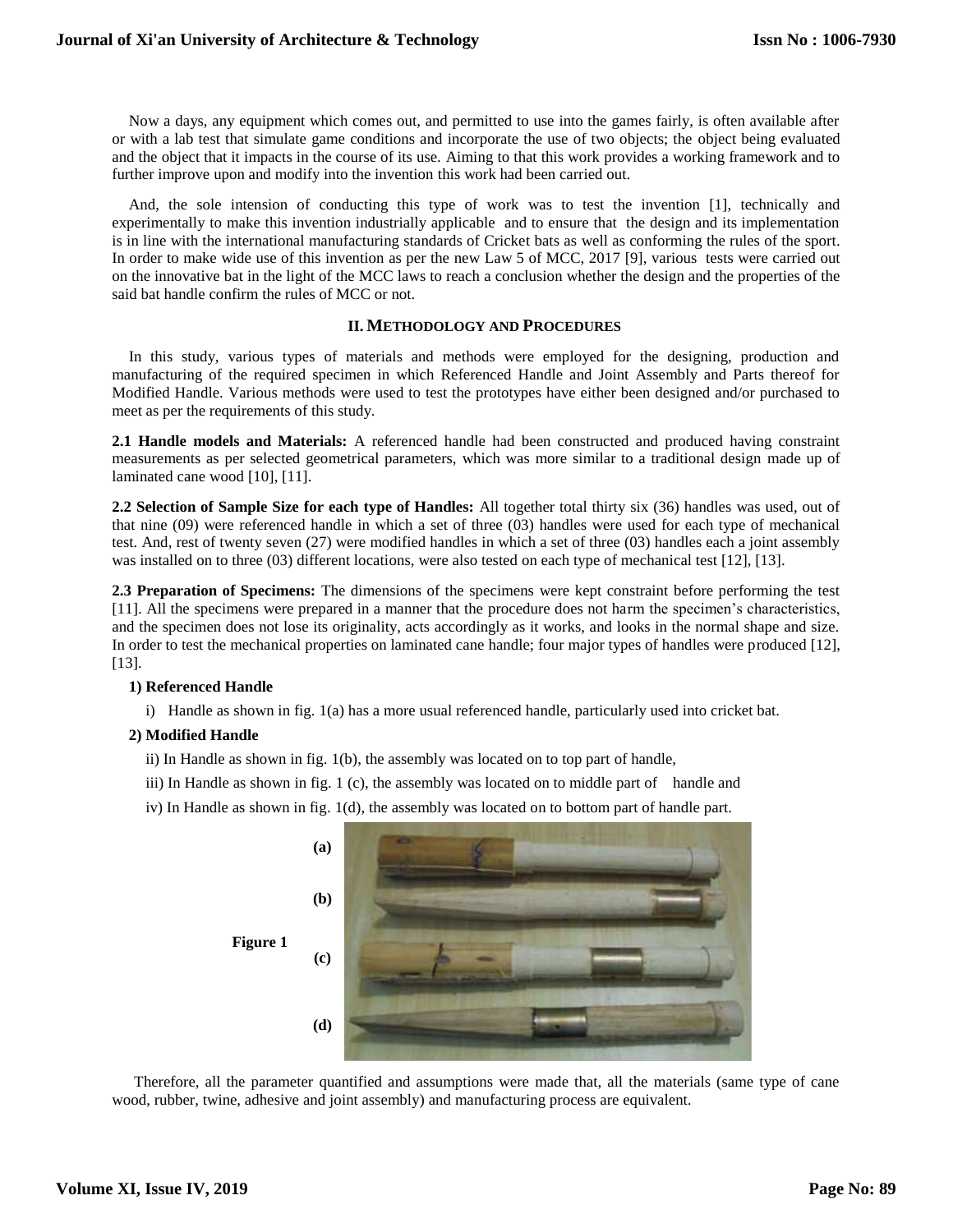**2.4 Performance Analysis:** The performance of handles is accessed by static test conducted by the means of dynamic machines, which are to be used for testing mechanical properties of materials. All the tests were destructive in nature.

Three different experiments were performed to study the mechanical properties of Referenced handle in comparison of a Modified Handles; a bend test by using simple supported beam as shown in figure (2), a tensile test as shown in figure (3) and a torsion test as shown in figure (4), were performed consecutively, on the samples prepared for testing purpose as shown in figure (5).











**Fig. (4): Torsion test Fig. (5) : Modified Specimen used for testing**

Only those Modified Handles were taken for further testing process, in which Joint Assembly were made-up of Metal Alloys materials i.e. Brass and Aluminium Alloy and rest of them were failed during the manufacturing process i.e. Polymer Mix Composite (PMC) and Fibre Reinforced Polymer (FRP), therefore they were put away from testing procedure.

Finally six (06) Modified Handles were tested against a set of Referenced Handle. The Referenced Handle was coded as H<sup>1</sup> Ref, and rest of Modified Handles were coded as H<sup>2</sup> Mod BT, H<sup>3</sup> Mod BM, H<sup>4</sup> Mod BL and H<sup>5</sup> Mod AT,  $H_6$  Mod AM,  $H_7$  Mod AL, Therefore, altogether in this study we measured and compared the performance of seven (07) different prototypes of cricket bat handles [2].

# **III. FINDINGS AND INTERPRETATION OF THE RESULTS OF MECHANICAL TESTING**

With the help of the experimental data collected from the experiment, graphs were prepared for each and every case and all those graphs are mentioned and discussed below:

**3.1 Findings and Interpretation of Results from Bend Test:** In the first experiment, bend test had been performed on selected specimens' of the handles to check the relationship between applied loads and deflections, during the test deflection were recorded at various points of loads.

From the experimental data, a graph was plotted by taking flexural loads along the vertical axis (y-axis), and deflections resulting from these loads are plotted along the horizontal axis (x-axis) for each type of handles as shown in figure (6), during the initial phase of loading which is from 0 to 20 Kg does not show much difference in deflection but as the graph moves from 20 to 100 kg load the deflection of Modified handles increase much more rapidly than that of the Referenced Handle.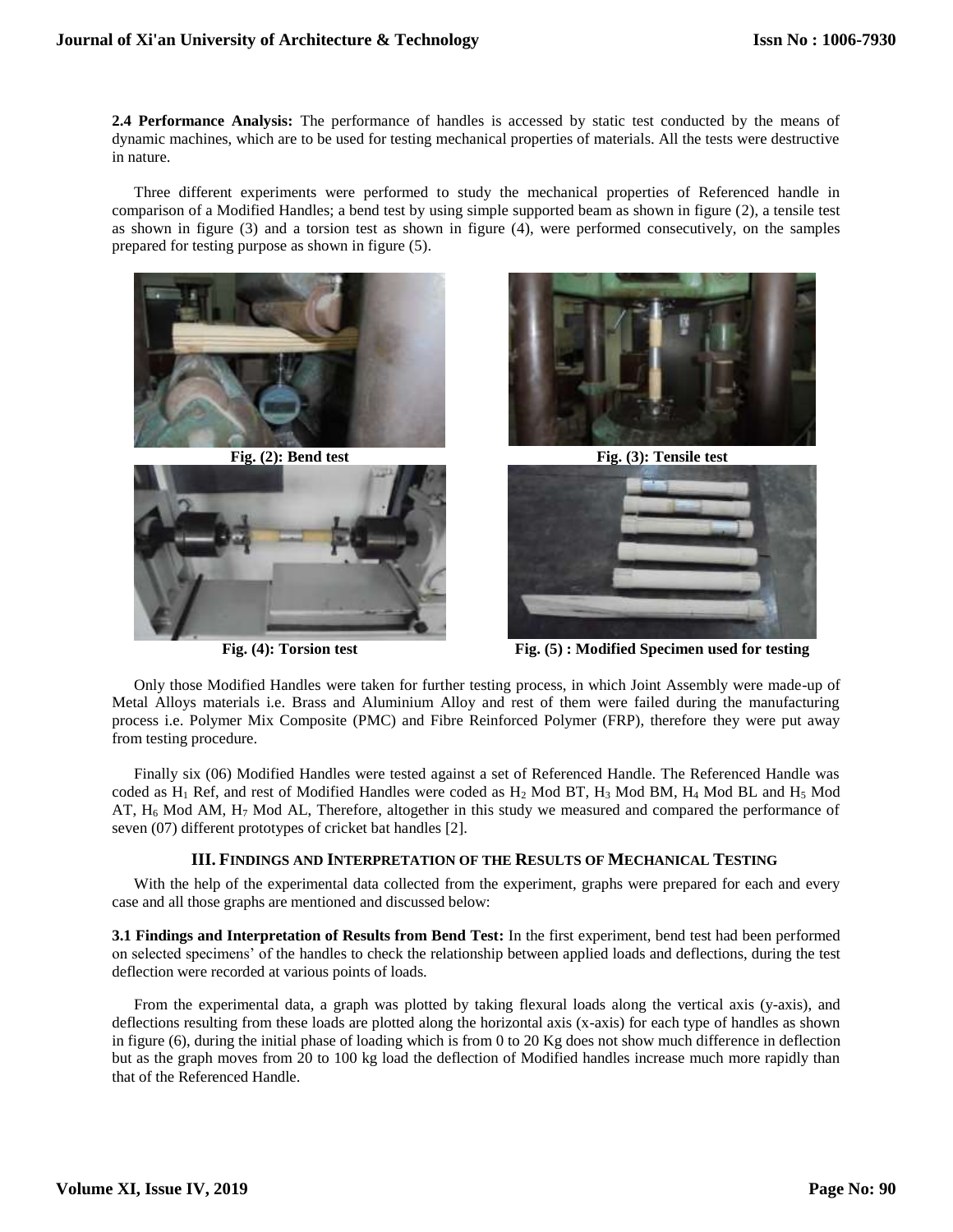

**Fig. (6) Graph Plot of Load Vs. Deflection for Referenced and Modified Handle**

The performance of modified handles in which joint assembly was made up of aluminum alloy showed better results than those handles in which joint assembly was made up of brass material. Because the deflection against given load was more than that of the brass, that shows the aluminum alloy is more ductile than brass alloy.

The referenced handle elastically deforms with the maximum deflection but the modified handles get deformed plastically with minimum deflection in all the handles. And the values of the deflection for the same load were accessed lesser in modified handle than to reference handle. Due to that a liner relationship between loads vs. deflection was present only in referenced handle and it was absent in all the modified handles.

As per the analysis of results, the deflection of handle does depend upon the use of various types of materials and their placement. Comparison between referenced and modified handles shows that the modified handles has much more resistance against deflection as compared to referenced handle and comparison between the placements of joint assembly on different location of handle show that, the top placed joint assembly had less deflection than other modified handles.

This much variation was accessed due to the use of different type of material for joint assembly and also due to the placement of joint assembly on different locations of handles, which makes the handles more rigid than to referenced handle. So, from the results and graph it was accessed that the deflection of Modified Handles is less than that of Referenced Handle.

**3.2 Findings and interpretation of results from tensile test:** In the second experiment, tensile test had been performed on selected specimens of handles to check the relationship between applied loads and elongation. During the test elongation was recorded at various points of loads.

From the experimental data, Load vs. elongation graph was plotted for each type of handles. The load was plotted along the vertical axis (y-axis), and elongation resulting from those loads was plotted along the horizontal axis (x-axis) as shown in figure (7). During the initial loading which is from 0 to 20 Kg does not show any changes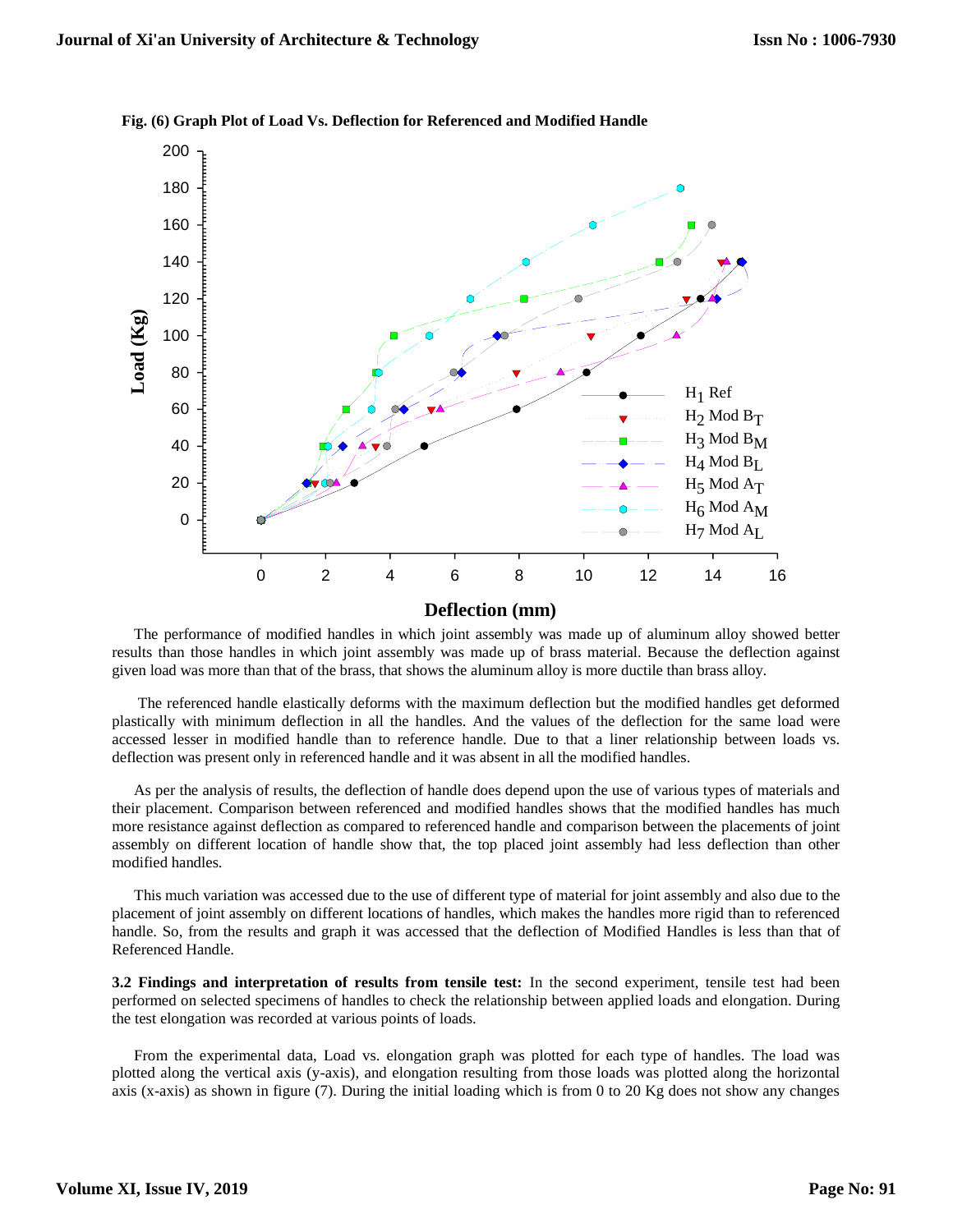in the original length of any handle but as the graph moves from 20 to 100 kg load the Modified Handles get deformed and increase much more rapidly than that of the Referenced Handle.



**Fig. (7) Graph Plot of Load vs. Elongation for Referenced and Modified Handle**

### **Elongation (Inches)**

The change in original length for the same load were accessed greater in modified handle than to referenced handle due to that a liner relationship between load and deflection was present only in referenced handle (i.e. H1 Ref), and in modified handle, it was absent.

From the result it was concluded that all modified handles, within each group, showed statistically significant differences with their respective group. This was found that the elastic properties did vary from sample to sample due to the placement of joint assembly into different locations and use of different material of the assembly used in handle. The Referenced Handle had a much higher tensile strength and modulus of elasticity than the Modified Handles. In case of modified handles, a sudden failure takes place, as the curve is linear until it breaks with no bending of the curve at high loads. Consequently, in reference handle there is no permanent deformation during this test, which shows elastic behavior of handle.

**3.3 Findings and Interpretation of Results from Torsion Test:** The third experiment, torsion test had been performed to check the relationship between applied torque and angular displacement. During the test angular displacements were recorded as per the torque applied. The experimental data of torsion test were plotted on to the graph by using torque against the corresponding angle of twist as shown in figure (8).

By manipulating the torque angular displacement relationship in torsion, it was found that there was very less deviation into the torque approximately 1.18 Nm to 2.79 Nm up to 1o degrees of angle of twist in all the specimens. The linear trend of the curve was increased in a progressive manner as torque increased; the angle of twist also increased. And this linear trend was present only in referenced handle, due to that the referenced handle had the good capacity to absorb the torsional load caused by the twisting force.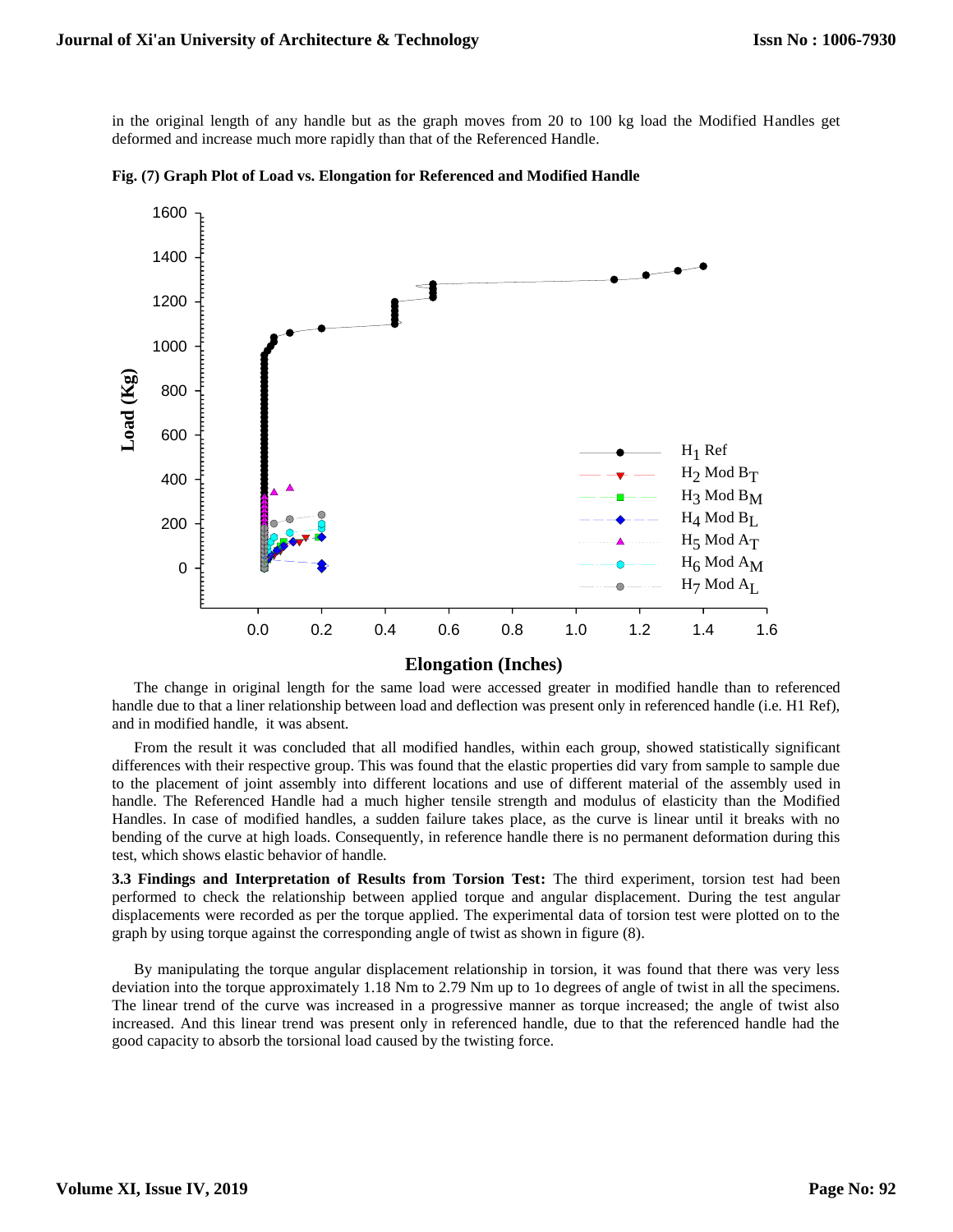

**Fig. (k) Graph Plot of Torque vs. Angle of twist for Referenced and Modified Handle**

**Angle of Twist (Degree)**

The results also show that all modified handles, within each group, showed statistically significant differences with their respective group. This shows that the torsional properties vary from sample to sample due to the placement of joint assembly into different locations and use of different material into handle.

#### **IV.CONCLUSION**

From the experimental results, it was founded that the mechanical properties of joint assembly of different types of materials having high values than the cane wood; due to that, all the modified handles get rigid in which joint assembly was mounted on the top, bottom & middle locations, the transverse load bearing capacity also get effected and lost, withstand the process the weight of the handle get increased. In other hand, the manufacturing process of modified handles was itself so tedious, in which the handle and joint assembly were designed and manufactured separately, then after they were get assembled. The whole process requires more time, care and manpower to align all the parts with low production rate and on high cost. The modified handles were not proved so sustainable to provide economic feasibility and reliability than the referenced handle. And the performance of modified handles was not so precise, and fit for the purpose for that they were invented. The referenced handle is the only the reliable and performance oriented material which showed good agreement between the key parameters associated to the overall performance of the handle and bat. At last, finally it was concluded that the performance of modified handles' in which joint assemblies made up of different materials were used to find out most reliable material of joint assembly but none of the selected materials withstand with the durability and performance of referenced handle's materials [2], [14].